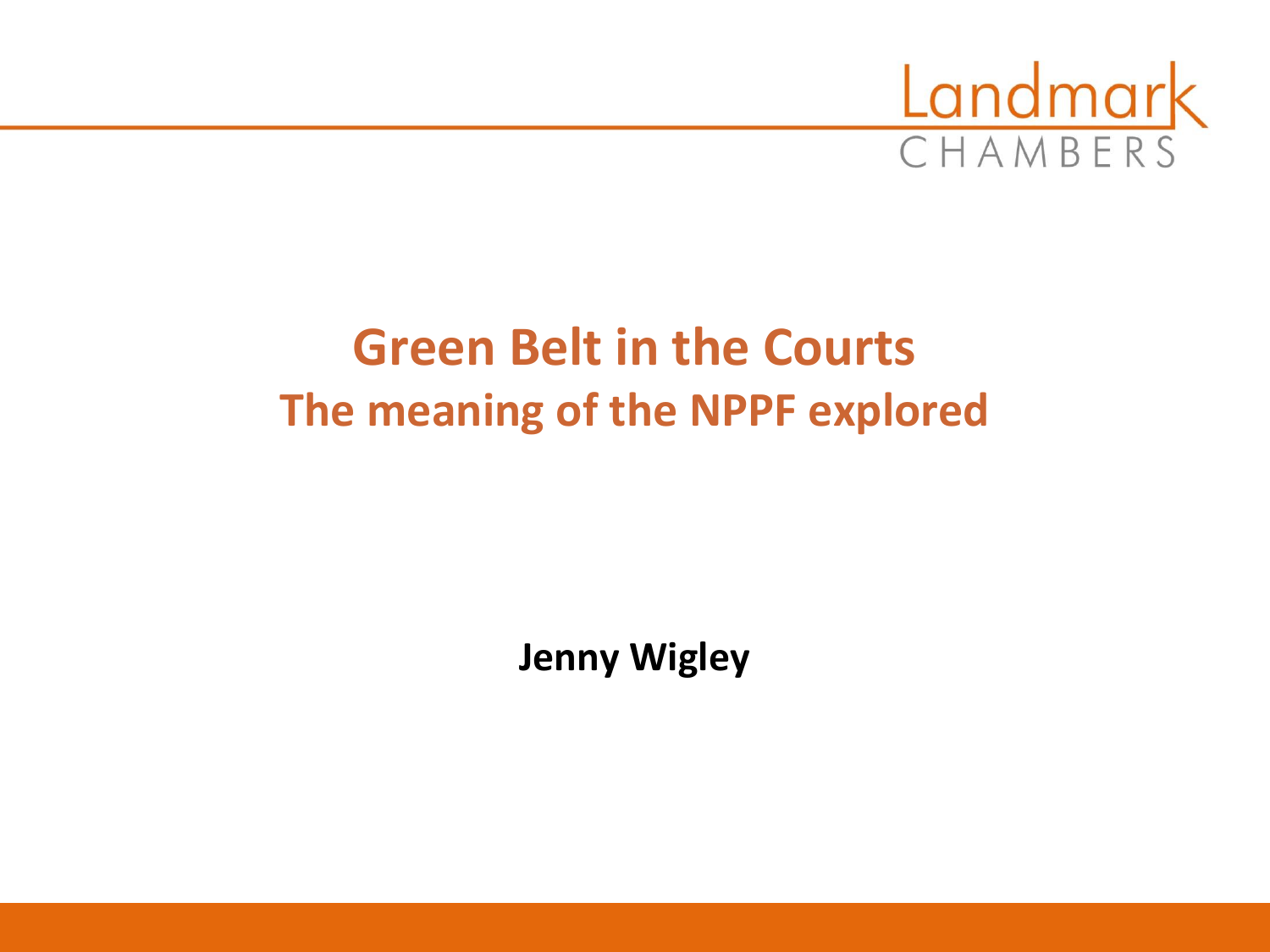#### **Themes**

- Relevance of pre NPPF 2018 caselaw;
- NPPF: Digest of Decisions, Alistair Mills Landmark website;
- Plan making Exceptional Circumstances;
- Inappropriate / Appropriate Development;
- The weighted balance very special circumstances
- Reasons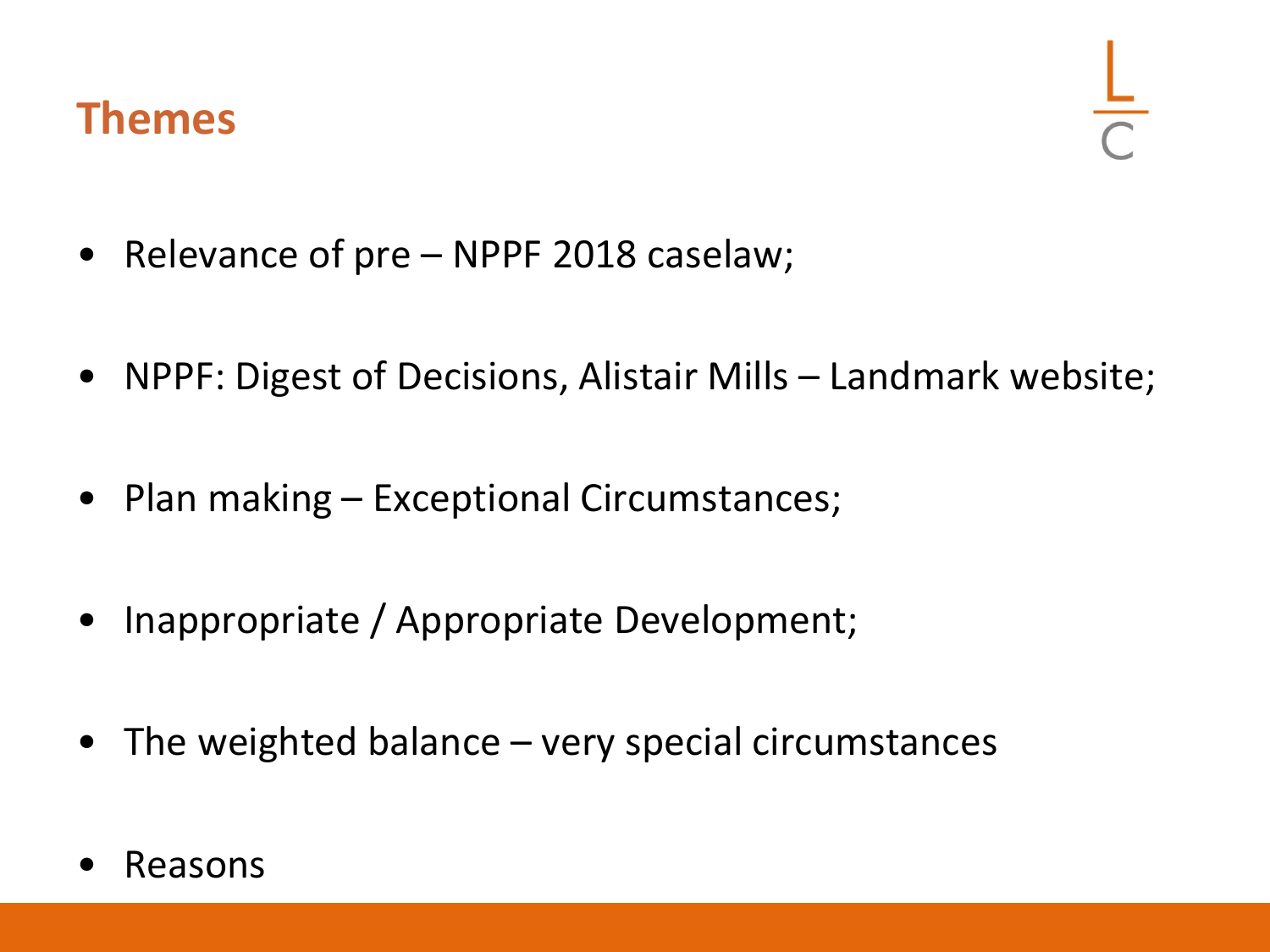#### **Exceptional Circumstances (1)**

• Old para 83, New para 136;

• Now 'fully evidenced and justified';

- Any GB alteration addition or deletion *(Carpets of Worth Ltd v. Wyre Forest DC* (1991) 62 P & CR 334) (and see tests in 135 for new GB)*;*
- Role of strategic policies (need for changes) v. non-strategic policies including neighbourhood plans (detailed boundary changes) (NPPF 136).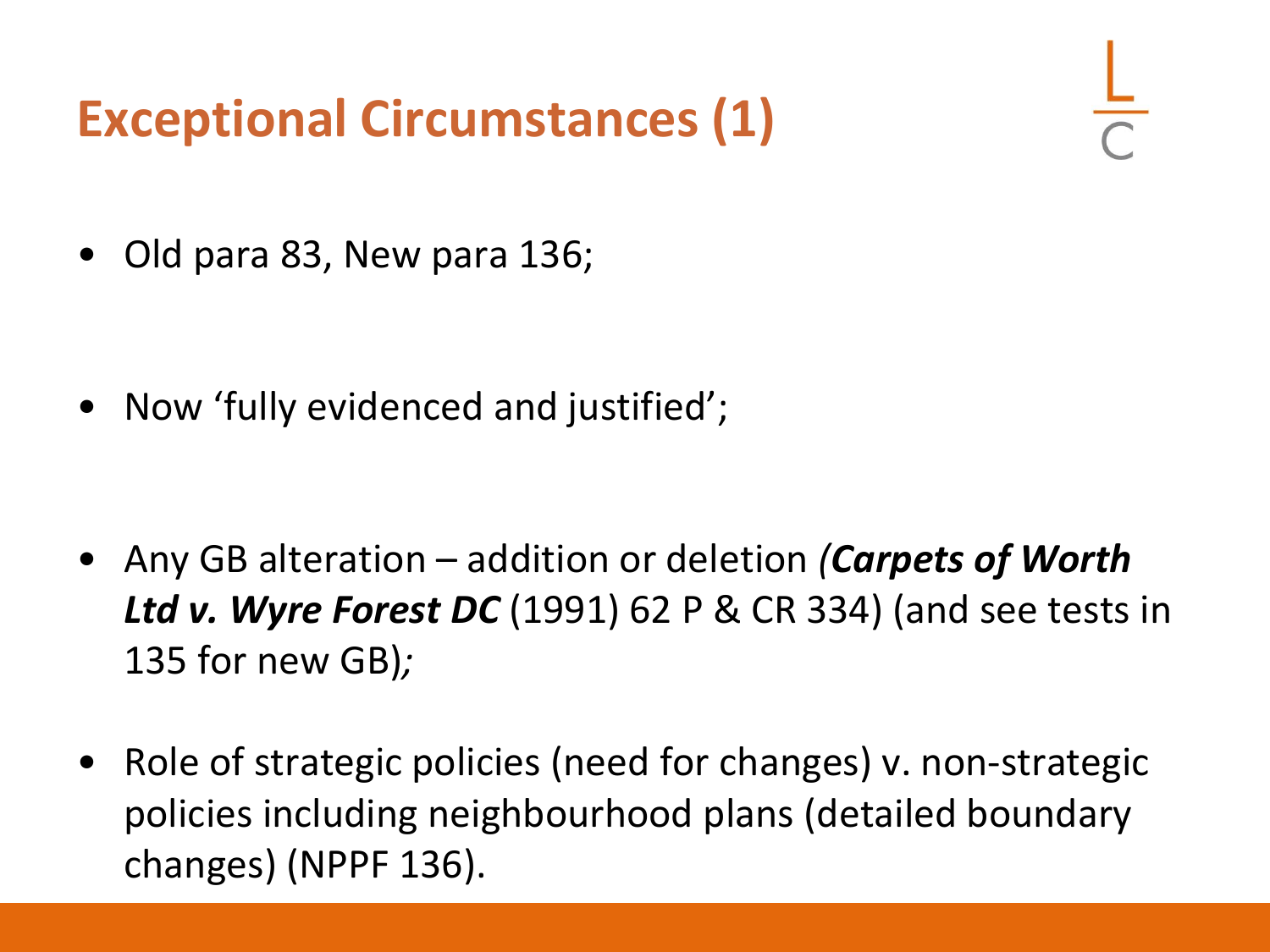#### **Exceptional Circumstances (2)**

- What is capable of being EC is qu of law *(Gallagher Homes Ltd v. Solihull BC [2014] EWHC 1283 (Admin), Hickinbottom J);*
- More than general planning concepts to justify an alteration *(Gallagher).*
- Suitability for housing development? That alone insufficient (*Calverton PC v. Nottingham CC [2015] EWHC 1078 (Admin) Jay J);*
- Relevance of sustainability  $(84/138)$  pdl/ public transport first offset/compensatory measures (*see* also *Calverton* and *IM Properties Development Ltd v. Lichfield DC [2014] EWHC 2440 (Admin))*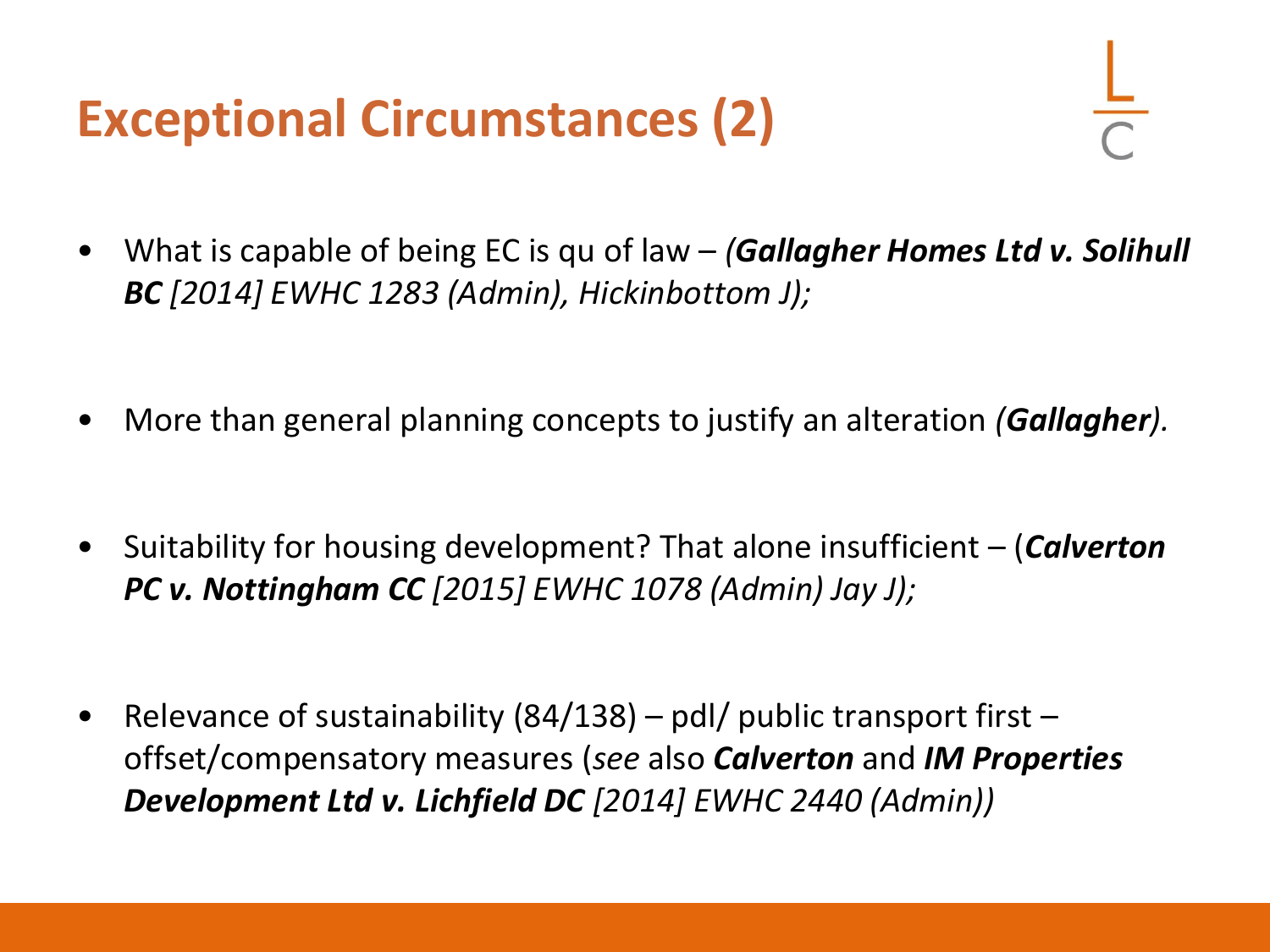### **Inappropriate Development Definition**

- Old 89 91; New 145 147;
- Overall approach *Fordent Holdings v. SSCLG [2013] EWHC 2844 (Admin), HHJ Pelling QC;* and *Timmins v. Gedling* [2015] EWCA Civ 10
- All development inappropriate unless falls within the defined exceptions;
- Exceptions in 89/145 and 90/146 are each a 'closed list';
- But note specific changes to the 'closed lists' brought about by new NPPF 2018 (which render some specific examples in *Fordent* and **Timmins** out of date)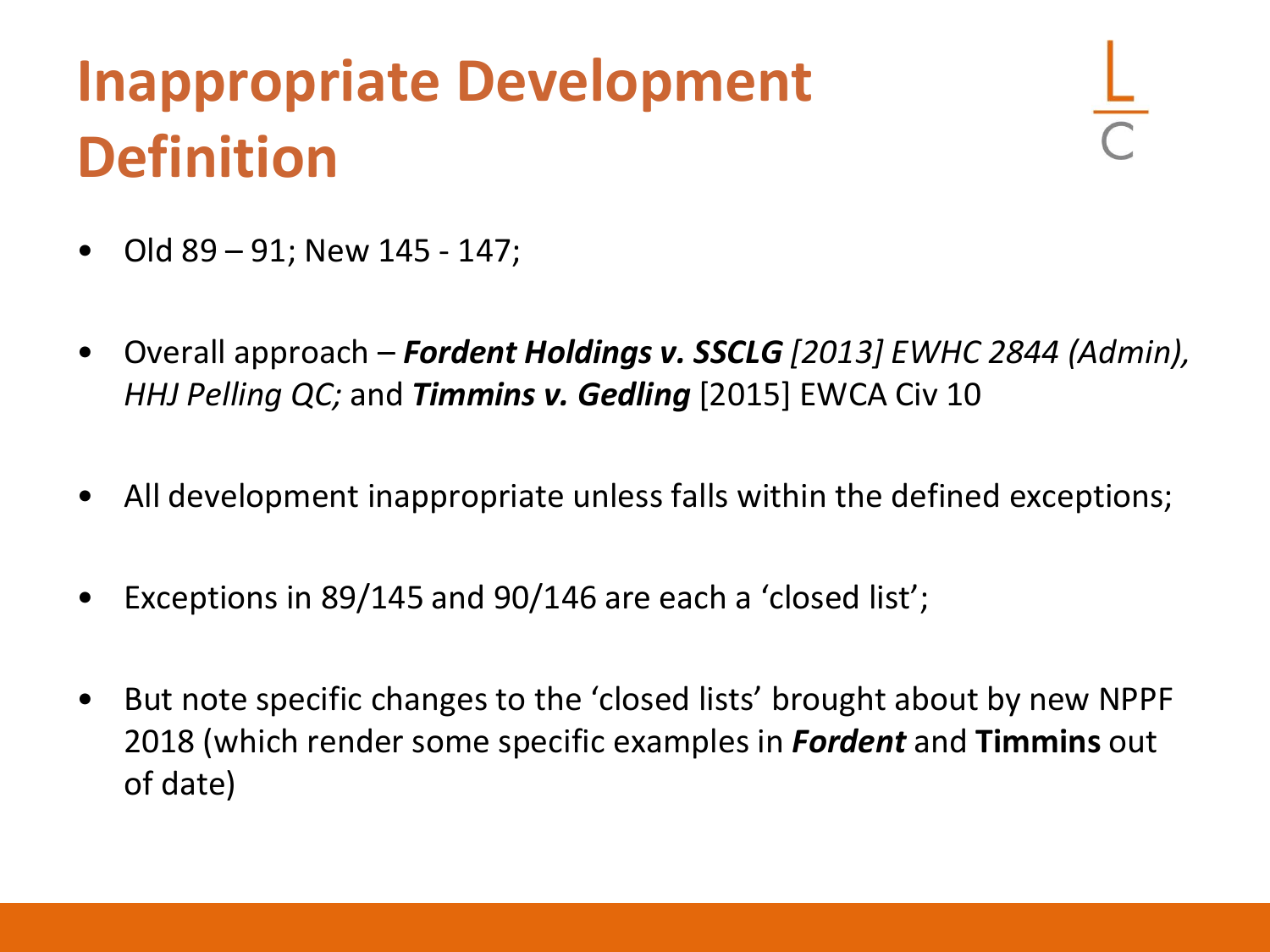# **Inappropriate Development Construction of New Buildings (1)**

- construction of new buildings inappropriate UNLESS fall within listed exceptions in 145;
- 145 (b) Appropriate facilities in connection with outdoor sport, outdoor recreation, cemeteries, burial grounds and allotments, but subject to openness/purposes conflict test (wording clarified to reflect CA in *Timmins v. Gedling*);
- 145 (e) limited infilling in villages note interpretation of 'villages' – *R (Tate) v. Northumberland CC [2017] EWHC 664 (Admin)*.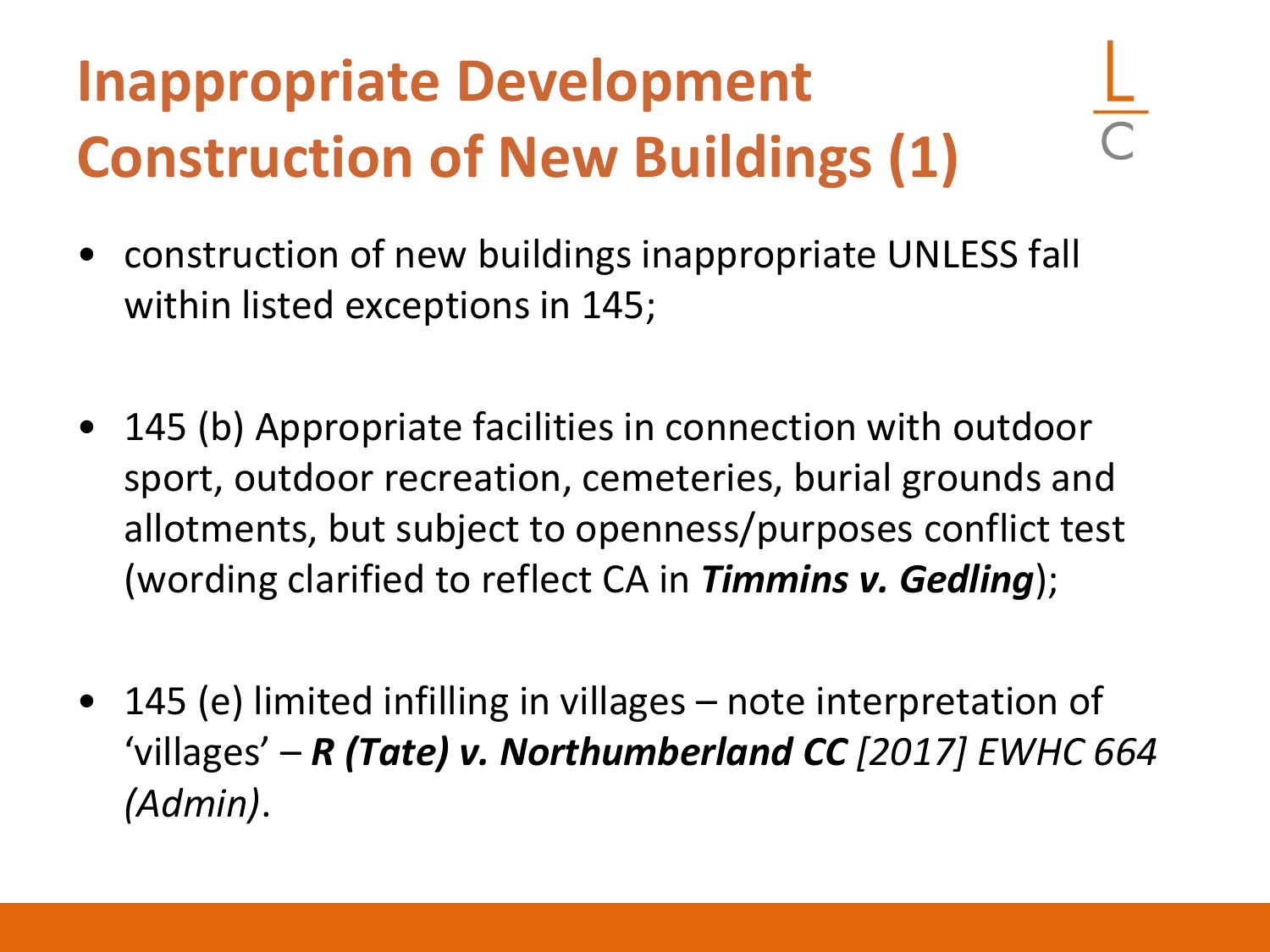# **Inappropriate Development Construction of New Buildings (2)**

- 145 (f) Affordable housing 'under policies set out in the development plan' (inc rural exception sites) – see *R (Robb) v. S.Cambs DC* [2017] EWHC 594 (Admin) re need for compliance;
- note change to NPPF (145 (g) re: pdl new specific exception for affordable housing outside development plan policies;
- Definition of pdl/ agricultural buildings exception see *R (Lee Valley Regional Park Authority) v. Broxbourne BC [2015];*
- Definition of pdl residential gardens 'in' urban areas see *Dartford BC v. SSCLG [2017] Civ 141*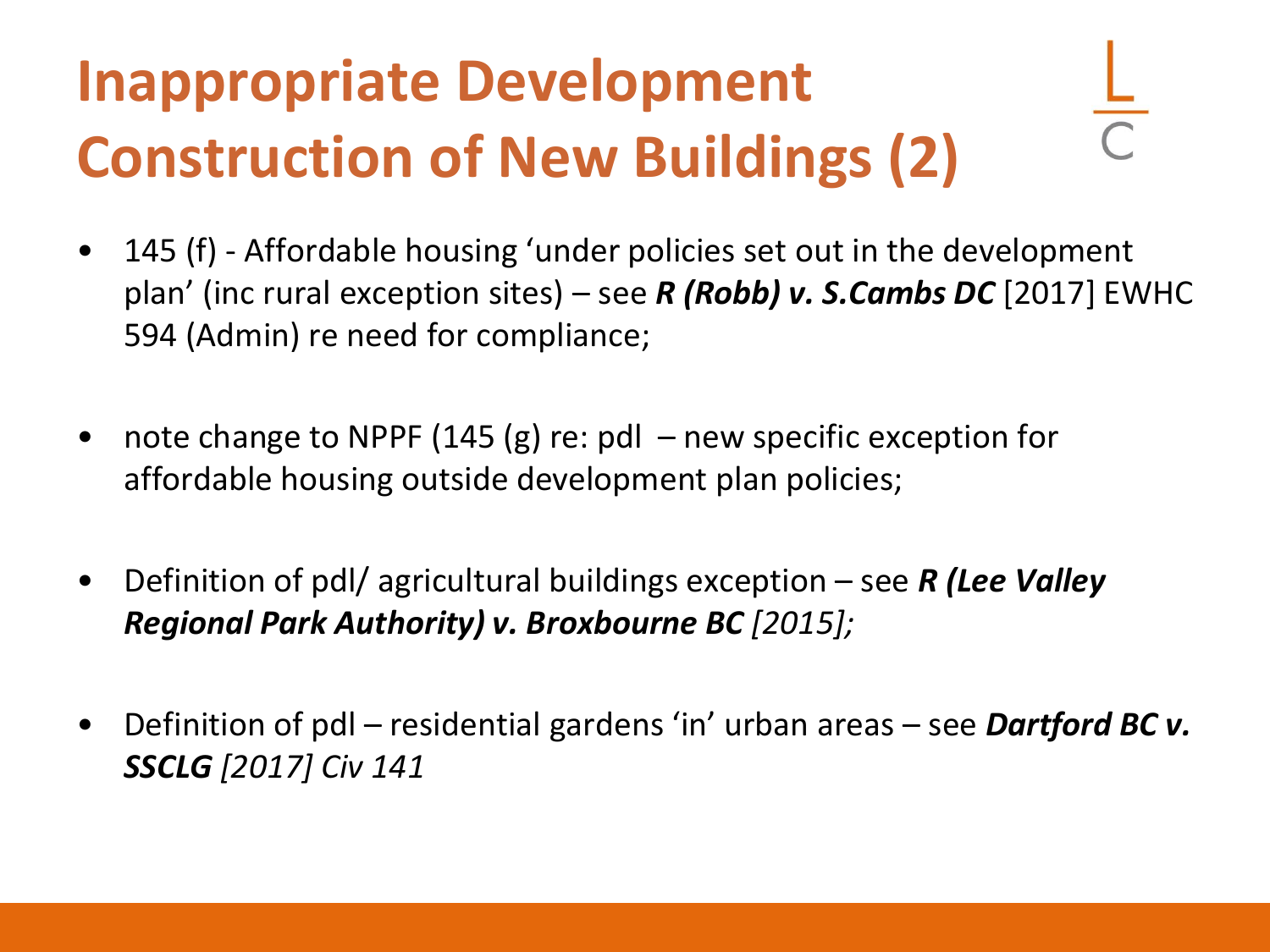# **Inappropriate Development Material Change of Use (1)**

- All other forms of development inappropriate UNLESS fall within listed exceptions in 146;
- All exceptions in 146 must meet requirement of preserving openness and not conflicting with GB purposes – Listed categories of dev't must be *capable* of meeting those req'ts, so *inherent* elements of those listed categories not contrary to those requirements – *Europa Oil and Gas v. SSCLG [2013] EWHC 2643 (Admin)*;
- List includes mineral extraction, engineering operations, local transport infrastructure with req't to be in GB, re-use of buildings (see *Baynham v. SSCLG [2017] EWHC 3049 (Admin)*, *Smith v. SSCLG [2017] 2562 (Admin)*) and development brought forward under Community Right to Build Order or Neighbourhood Development Order.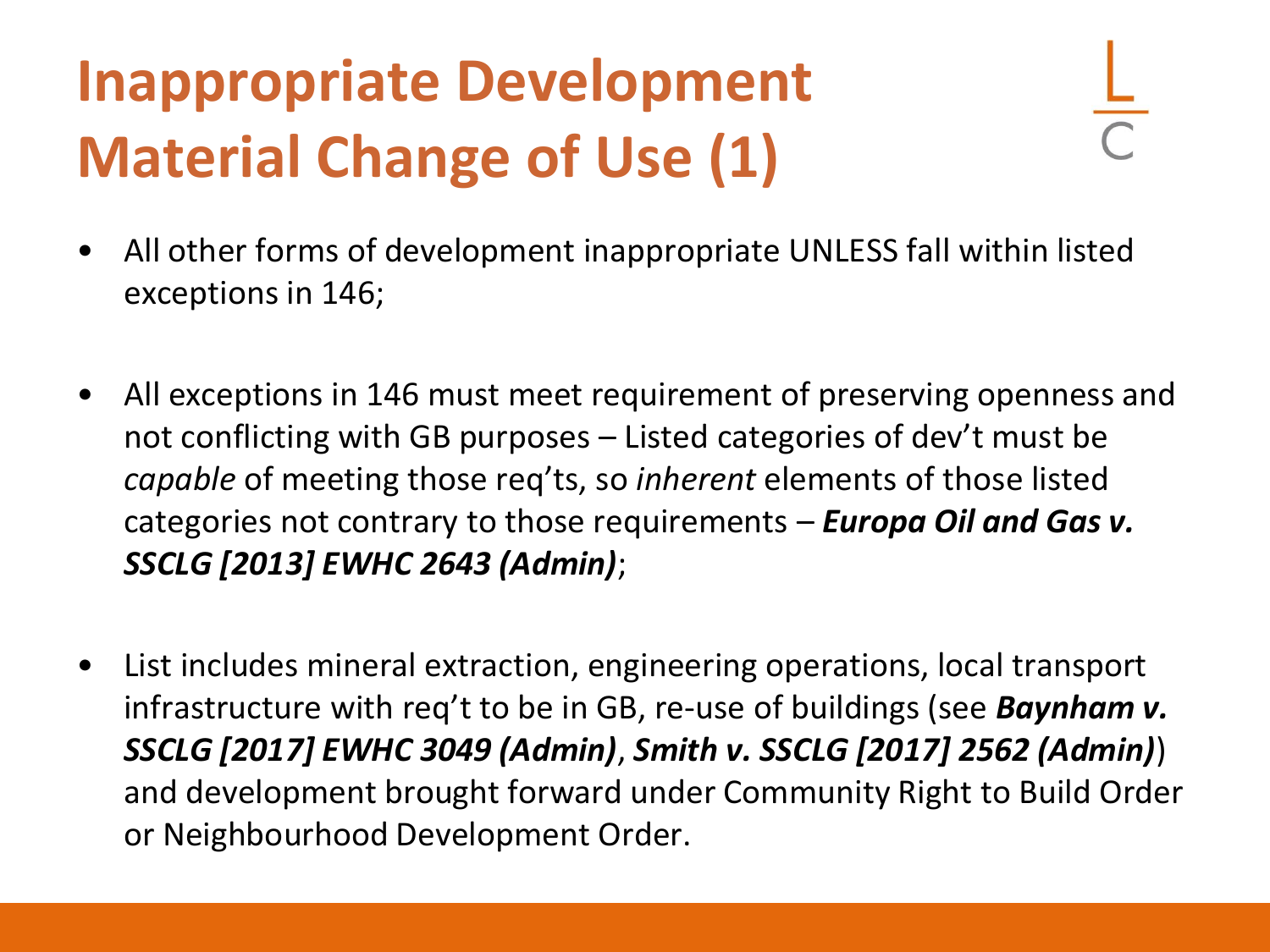# **Inappropriate Development Material Change of Use (2)**

• Importantly NPPF 2018 list also specifically includes at 146e **material changes of use** omitted from the 2012 NPPF list (though previously national GB policy for many years): *"material changes in the use of land (such as changes of use for outdoor sport or recreation, or for cemeteries and burial grounds)".* Apparently a response to *Timmins v Gedling BC* [2015] PTSR 837

• *N*ote sensible impact re NPPF 81/141, cf *Fordent, para 23)*;

• Material changes of use not limited to the examples given but must meet the general rubric in 146 of preserving openness and not conflicting with the purposes of including land in the GB.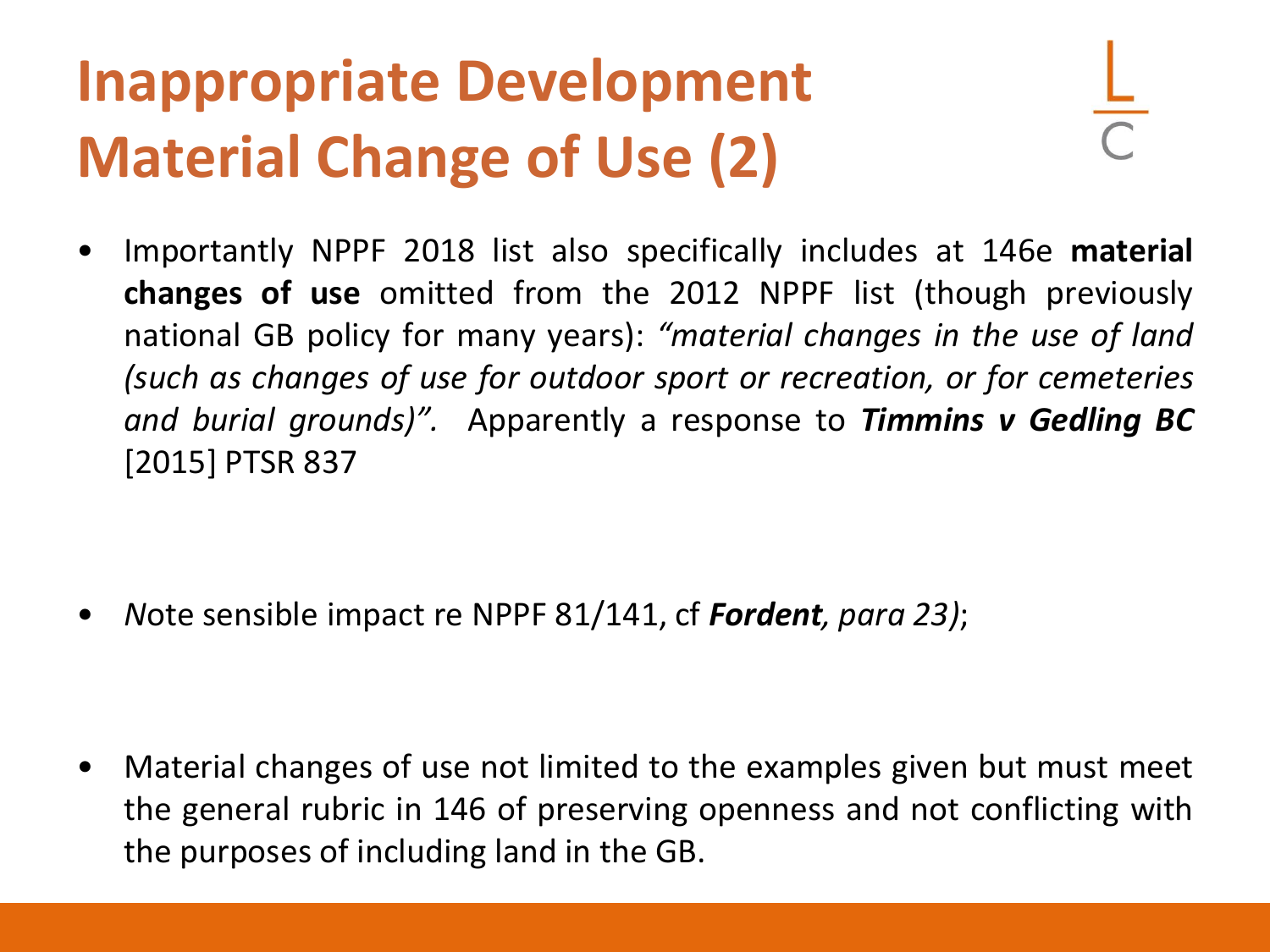# **Inappropriate Development Material Change of Use (3)**

- Note binary approach *R (Boot) v. Elmbridge BC [2017] EWHC 12 (Admin) – "any harm"* to openness or GB purposes means exception does not apply;
- Cf Approach to "valued landscapes" *Preston New Road Action Group v. SSCLG and others* [2017] EWHC 808 (Admin)

• See also *Samuel Smith Old Brewery (Tadcaster) v North Yorkshire CC* [2018] EWCA Civ 489 on GB policy and openness.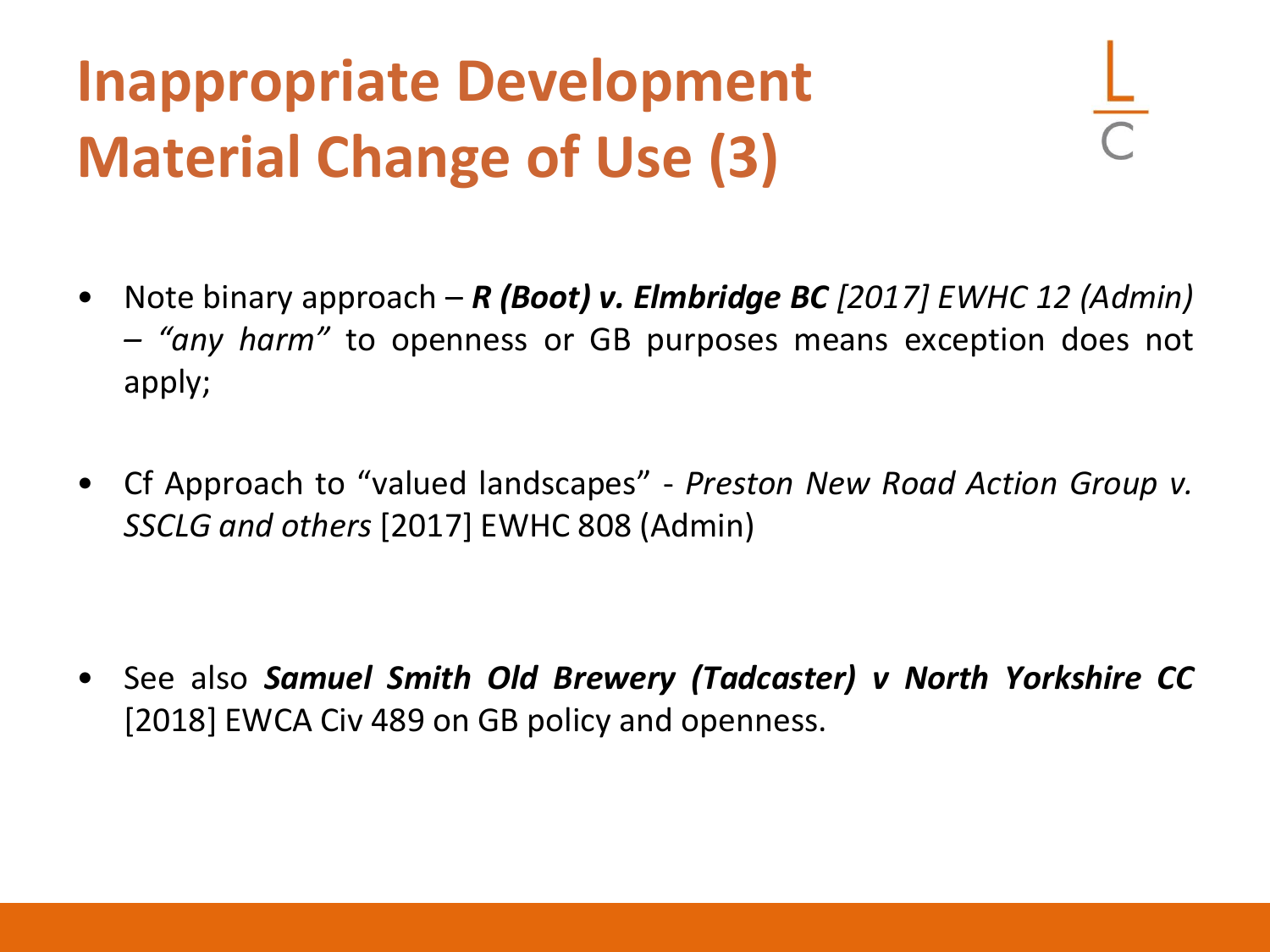### **Inappropriate Development Consequences**

- Old 87 88; New 143 144;
- Inappropriate development is "by definition harmful" need for very special circumstances;
- Substantial weight to any harm to the Green Belt  $-143 144$ ;
- Balance must 'clearly outweigh' potential GB harm and 'any other harm resulting from the proposal' -144 wording to reflect *Redhill Aerodrome Ltd [2014] EWCA Civ 1386*;
- Tilted balance in para 11 does not apply  $-$  see fn 6  $-$  unless vsc balance passed.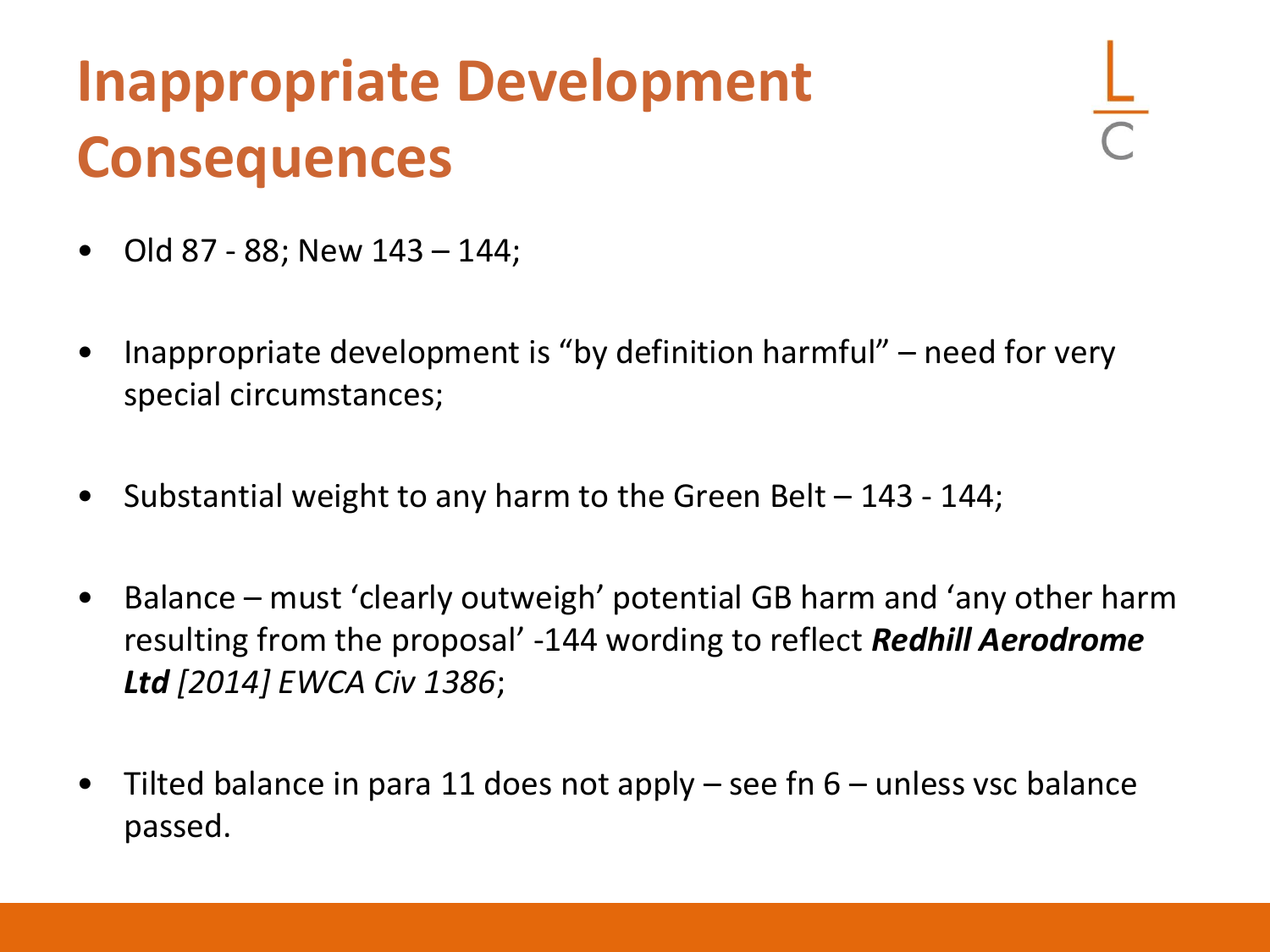### **Very Special Circumstances**

- 'Stricter test' than para 83/136 re: exceptional circumstances – see *R (Luton BC) v Central Bedfordshire Council [2015] EWCA Civ 537, para 54, Sales LJ*;
- All factors which tell in favour of the grant can go to making up vsc, which may or may not suffice. It is not necessary to go through the process of considering whether a factor is or is not a very special circumstance: *R (Lee Valley Regional Park Authority) v. Broxbourne BC [2015] EWHC 185 (Admin); SSCLG v. Redhill Aerodrome Ltd [2014] EWCA Civ 1386.*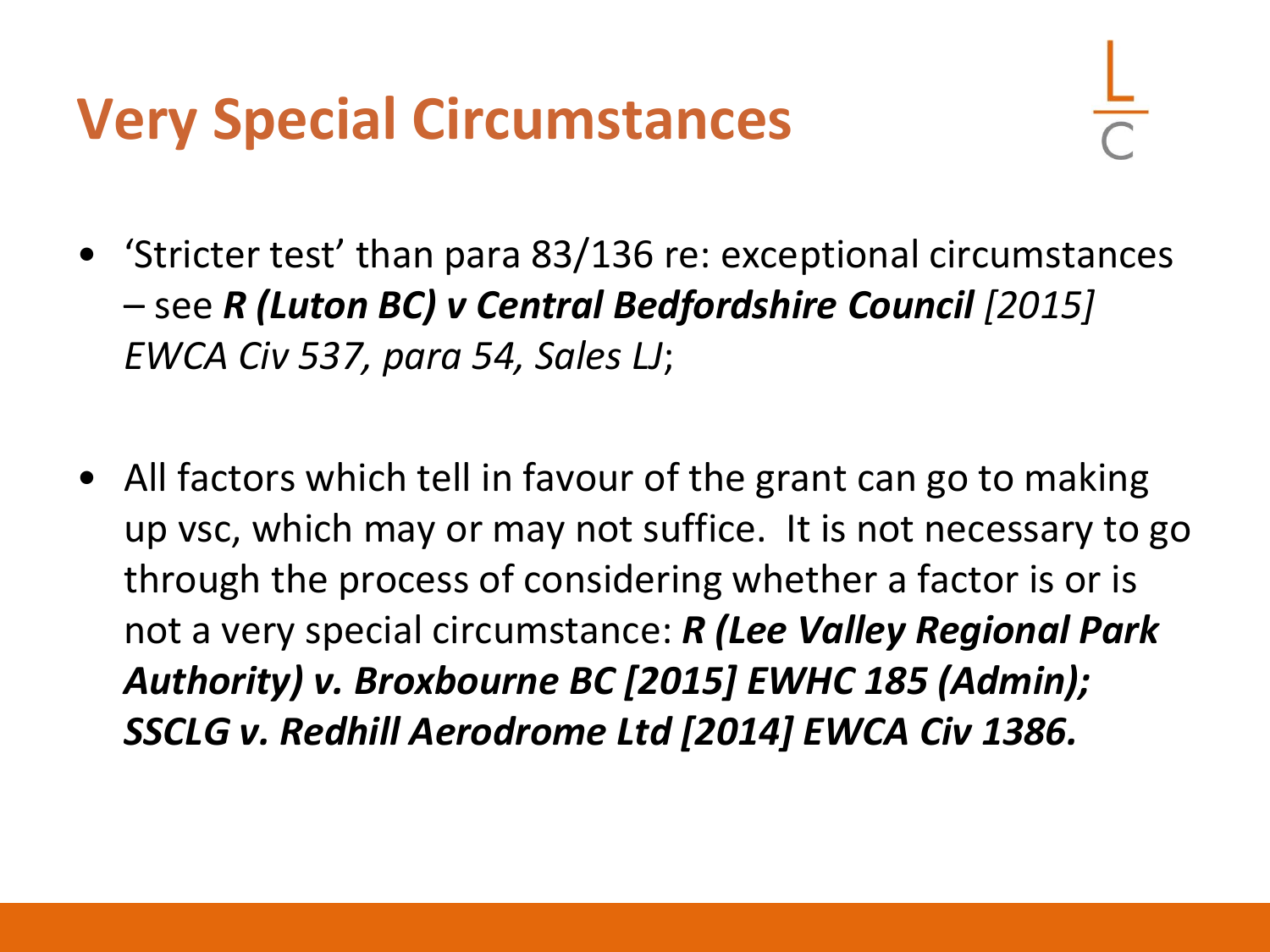### **Duty to give reasons?**

- Will usually be common law duty to give reasons when granting permission for development in the Green Belt against officer advice: *Oakley v. S.Cambs DC [2017] EWCA Civ 71, Dover DC v. CPRE (Kent) [2017] UKSC 79*;
- Will need to be clear whether development considered appropriate or inappropriate;
- Will need to show balance applied properly in light of requirement for very special circumstances.